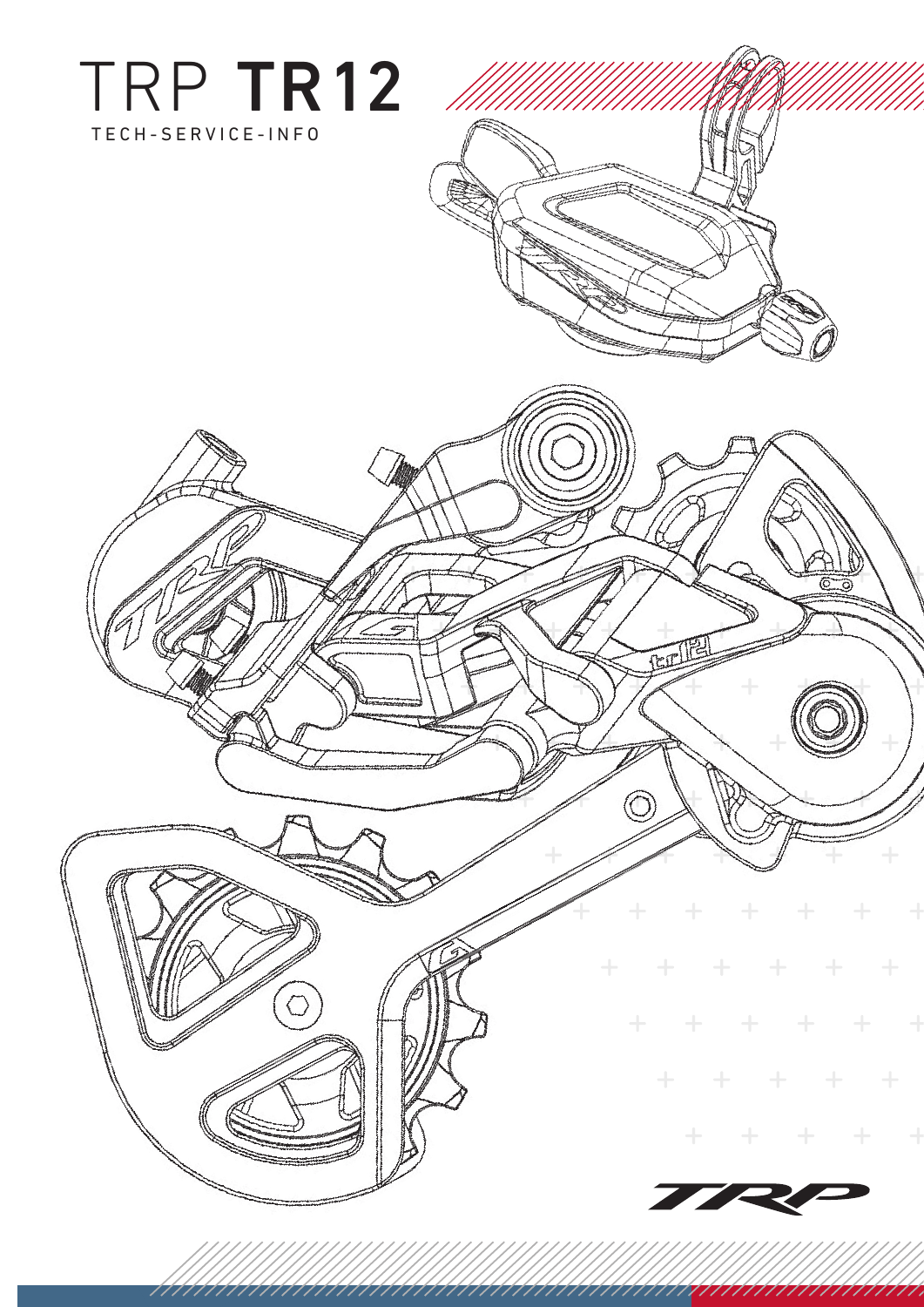

### **INSTALLATION INSTRUCTIONS - REAR DERAILLEUR**

1. With the bike in a work stand, ensure the derailleur hanger is straight using a hanger alignment tool. (Hanger straightness is critical to the performance of the rear derailleur. As such, proper care must be taken to ensure it is within the tolerance specified by the frame manufacturer.)

2. Mount the derailleur to the hanger using a 5mm allen key. Ensure that the clutch is switched to the off position and that the Hall Lock lever is in the off/upright position. (Failure to do so may prevent installation of the rear derailleur.) While tightening the main bolt to the hanger, ensure that the b plate is placed firmly up against the hanger. There should be no gap between the b plate and the hanger. Torque the derailleur to 10 - 12 Nm.

3. Install the chain onto the chainring and the smallest cog of the cassette. Route the chain through the derailleur. Pull the end of the chain that is routed through the derailleur to slightly tension the derailleur. Find the two inner links that will be used with the master link and shorten the chain using a chain breaking tool (Using the chain length decal as a reference can help quickly determine chain length.) Connect the two ends of the chain using the included mater link Confirm the chain length is not too short by bottoming out or temporarily removing the rear shock.

4. With the chain on the smallest cog, pedal the bike and turn the H Limit screw clockwise. This will push the chain onto the second smallest cog. After the chain has settled onto the second smallest cog, turn the H Limit screw counterclockwise to allow the chain to fall onto the smallest cog. Ensure there is no noise from the chain rubbing the frame or second smallest cog of the cassette.

5. Route the shift cable through the shift housing. Thread the cable through the cable pulley to the cable pinch plate on the arm of the derailleur. Tighten the bolt using 5mm allen wrench to 4 - 6 Nm. Trim any excess cable to 30 - 40mm and install a cable crimp end.

6. Slowly shift the derailleur into the largest cog, being careful to not over shift. Using a 3mm allen wrench, tighten the L Limit screw until the bolt contacts the derailleur. (This will prevent the derailleur from pushing the chain into the spokes.)

7. Adjust the b tension using a 3mm allen wrench. Thread the b tension screw clockwise to increase the gap between the upper pulley and the cassette. Thread the b tension screw counterclockwise to decrease the gap between the upper pulley and the cassette. Measure the gap between the upper pulley and the largest cog of the cassette while the bike is in sag position. Stop when the teeth of the largest cog of the cassette are 6.5 - 7.5mm away from the teeth of the upper pulley. (Do not make any adjustments to b-tension with the Hall Lock engaged.)

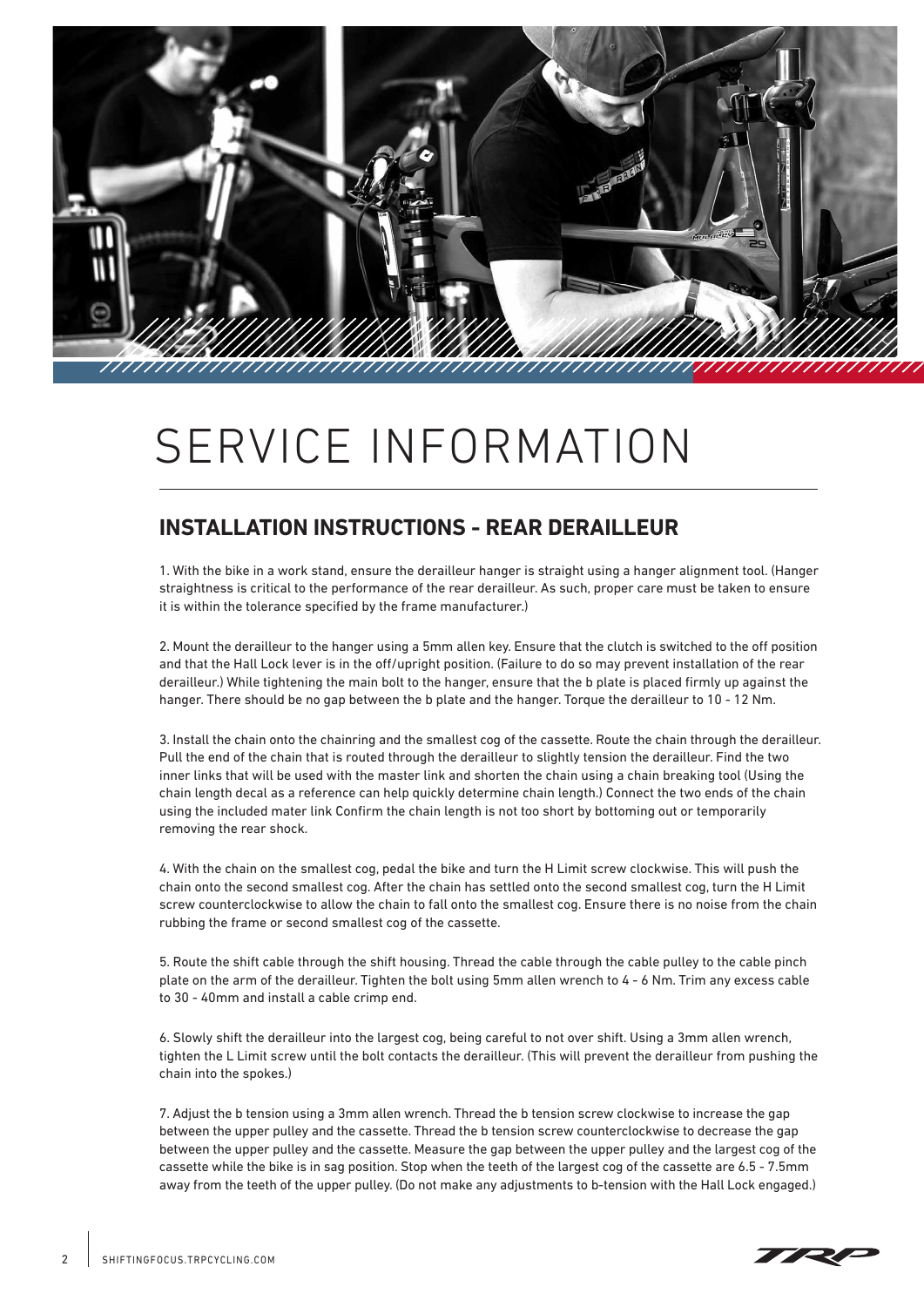### **INSTALLATION INSTRUCTIONS - SHIFTER**

1. Install shift housing from the handlebars to the rear derailleur following your frame manufacturers routing. (Ensure there is enough housing to allow full rotation of the handlebars without restricting its movement.) Cut housing to the appropriate length and install a shift housing ferrule at each end of the housing.

2. Install the shifter on the bar using the supplied clamp and hardware (or the appropriate shifter integration clamp). Using a 4mm allen wrench, tighten the clamp bolt to 3 Nm. (If using carbon handlebars, lightly apply carbon paste to prevent rotation without over-tightening.)

3. Thread the barrel adjuster all the way in and then rotate back two full turns to ensure proper indexing can be achieved.

4. Ensure the cable head is properly seated in the shifter mechanism and that the shifter is in the lowest gearing possible by pressing the release lever several times. Run the cable through the shifter housing and out to the rear derailleur. (If installing a new cable, remove the cable entry plug from the shifter and thread the cable through the shifter. Re-install the cable entry plug.)

5. With the high and low limits set and the b tension properly adjusted, index the shifter to ensure the derailleur functions properly. If the derailleur hesitates when shifting from the large cogs to the small cogs of the cassette, thread the barrel adjuster clockwise to decrease cable tension. If the derailleur hesitates when shifting from the small cogs to the large cogs of the cassette, thread the barrel adjuster counterclockwise to increase cable tension. Adjust as needed.

6. Adjust the position of the advance lever (if desired) by loosening the two T10 Torx bolts holding the advance lever to the shifter. Once the lever is in the desired position, tighten the two T10 Torx fasteners to 1 Nm. (Note: With the advance lever rotated further back toward the rider, thumb clearance between the advance lever and the handlebar increases.)

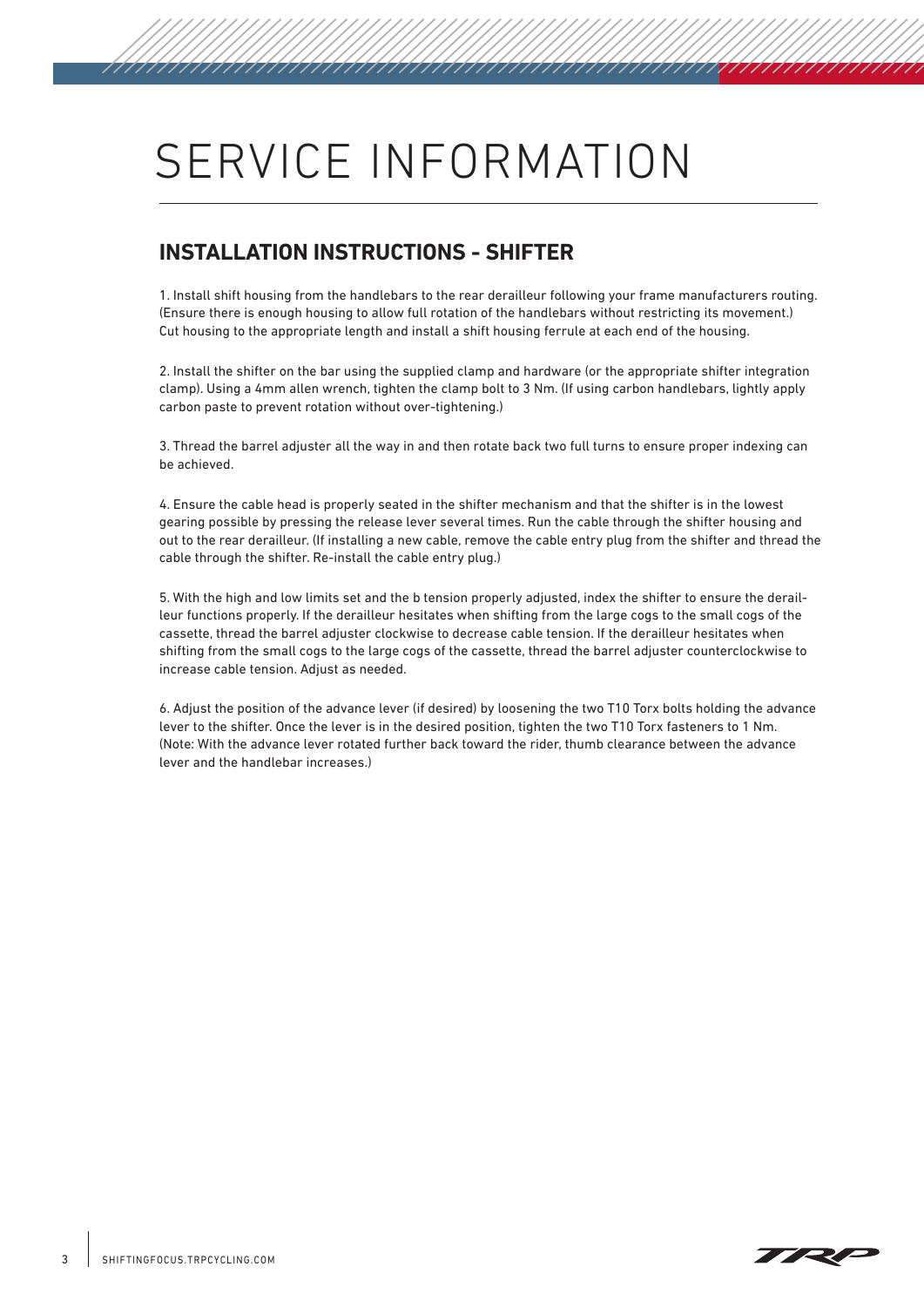### **REAR DERAILLEUR - SPARE PARTS KITS INSTALLATION**

#### **Replacing the Inner Cage and Pulleys (K-D7-1):**

Remove the M4 fasteners from the inner cage and the outer cage using a 3mm allen. Remove the inner cage. Remove the upper and lower pulley and the accompanying bearing spacers. Install the new upper and lower pulley and the accompanying bearing spacers. Install the lower pulley with the TRP logo facing outward. Install the new inner cage. Install the two M4 fasteners using a 3mm allen wrench. Tighten to 2-3Nm.

#### **Replacing the Upper and Lower Pulley (K-D7-2):**

Remove the M4 fasteners from the inner cage and the outer cage using a 3mm allen. Remove the inner cage. Remove the upper and lower pulley and the accompanying bearing spacers. Install the new upper and lower pulley and the accompanying bearing spacers. Install the lower pulley with the TRP logo facing outward. Replace the inner cage. Install the two M4 fasteners using a 3mm allen wrench. Tighten to 2-3Nm.

#### **Derailleur Hardware (K-D7-3):**

B Tension Bolt – M4X22 Anti-vibration Plastic Block H Limit Screw – M4X10 L Limit Screw – M4X14 Anti-vibration Plastic Block

#### **Replacing the B Bolt (K-D-1):**

With the derailleur removed from the bike, remove the E clip using snap ring pliers. Remove the B plate. Remove the B bolt and wave spring. Lightly grease the new wave spring and install into the head piece. Install the new B bolt. Install the B plate and E clip.

#### **Replacing the Cable Pulley (K-D-2):**

Remove the cable pulley bolt using a 2.5mm allen. Remove the cable pulley cover plate. Remove the cable pulley and replace with a new one. Reinstall the cable cover plate and the cable pulley bolt using the 2.5mm allen. Tighten until snug. (Do not over-tighten; doing so may prevent rotation of pulley.)

#### **Cable Anchor Kit (K-D-3):**

Cable Anchor Bolt – M6X11.5 Cable Anchor Pinch Plate

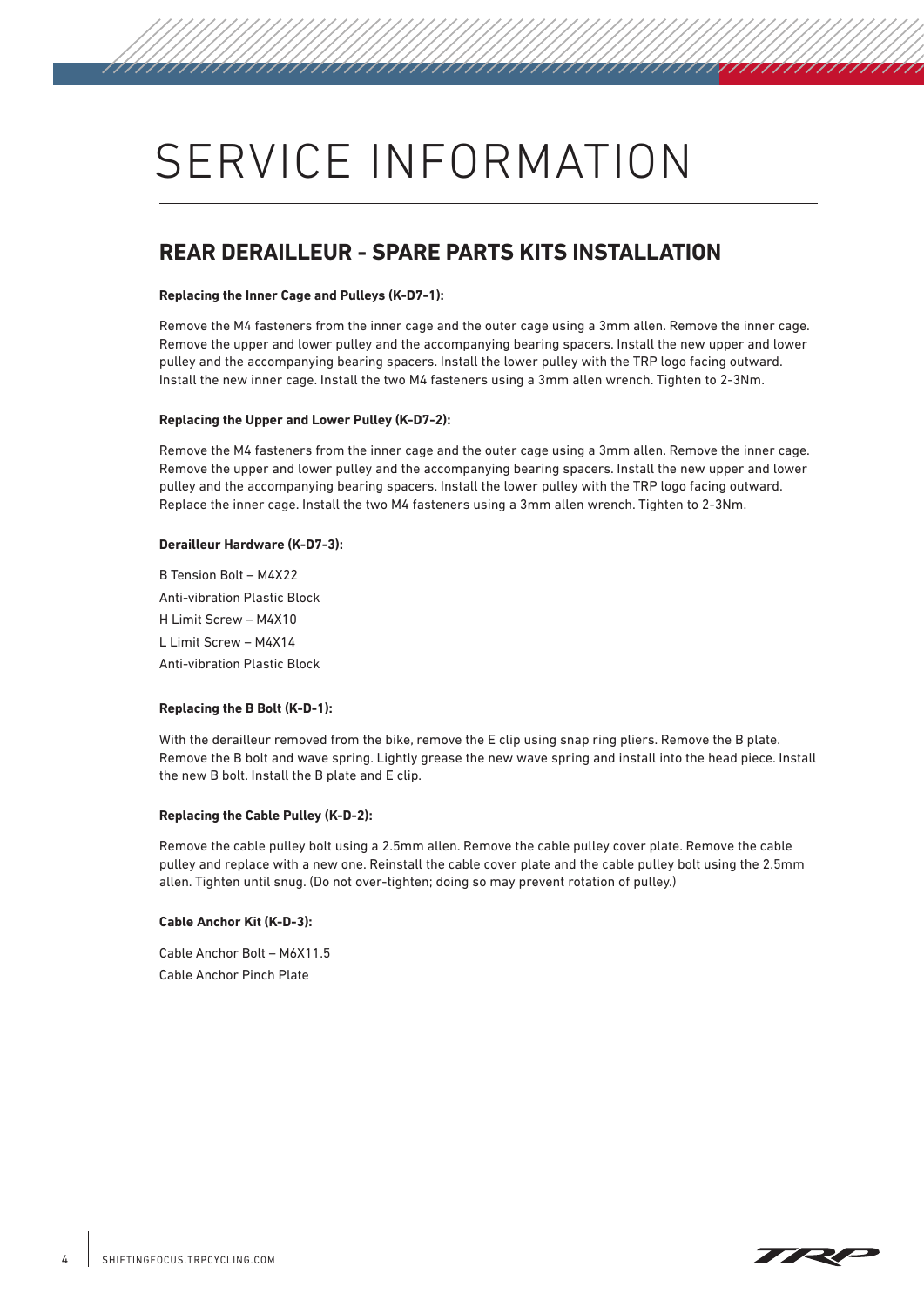### **SHIFTER - SPARE PARTS KITS INSTALLATION**

#### **Replacing the Advance (Pull) Lever (K-S-1):**

Remove the two T10 Torx fasteners holding the advance lever to the shifter. Remove the advance lever plate and the advance lever. Install the new advance lever and advance lever plate to the shifter. Install the T10 Torx fasteners into the advance lever and tighten when set to your preference.

#### **Replacing the Barrel Adjuster (K-S-2):**

Remove the cable from the derailleur and shifter. Remove the shift cable housing from the barrel adjuster. Unthread the barrel adjuster out of the upper housing. Install the new barrel adjuster into the housing. (Note: the spring and bolt go into the collar.) Reinstall the cable and housing. Adjust as needed to set optimal cable tension.

#### **Replacing the Shifter Clamp (K-S-3):**

Remove the upper housing from the shifter using a 4mm allen wrench. Remove the bar clamp from the handlebars. Install the new clamp by sliding it onto the handlebar. Install the shifter to the clamp with the M5 bolt using a 4mm allen.

#### **Replacing the Shifter Housing (K-S-4):**

Remove the cable entry plug and the shift cable. Remove the upper housing from the bar clamp using a 4mm allen. Remove the barrel adjuster from the upper housing. Remove the advance lever screws using a T10 Torx. Remove the advance lever plate and the advance lever. Remove the three T10 Torx fasteners from the lower housing. Remove the lower housing. Remove the shifter mechanism from the upper housing. Install the shifter mechanism into the new upper housing. Install the new lower housing onto the upper housing. Install the shifter housing screws. Install the barrel adjuster in the new upper housing. Install the advance lever and the accompanying advance lever plate. Reinstall the two T10 Torx fasteners into the advance lever. Mount the shifter to the bar and tighten the clamp bolt to 3 Nm. Install the cable and cable entry plug. Adjust as needed.



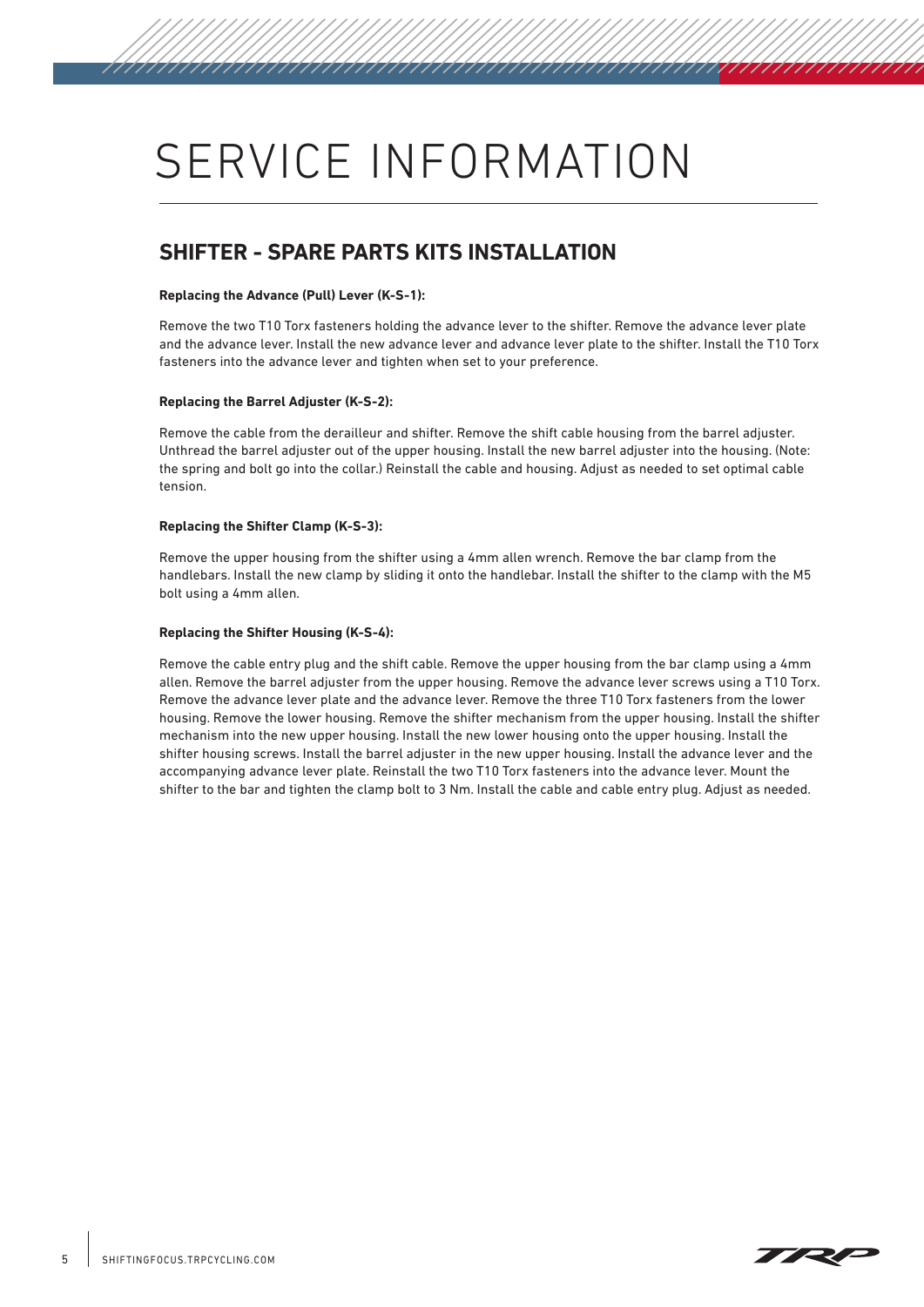### **DERAILLEUR CLUTCH ADJUSTMENT**

If you notice excessive chain noise, consider increasing the clutch force. To do so, locate the two 2 mm set screws and turn them clockwise.

If you feel the clutch force is set too high and limiting suspension performance, consider decreasing the clutch force. To do so, locate the two 2 mm set screws and turn counterclockwise. Fig. 7

NOTE: The clutch force adjustment is precise; begin adjusting your clutch in 1/8 turn increments. Another quick way to determine if decreasing the clutch force will yield an improvement on suspension is to simply turn the clutch off.



777777777777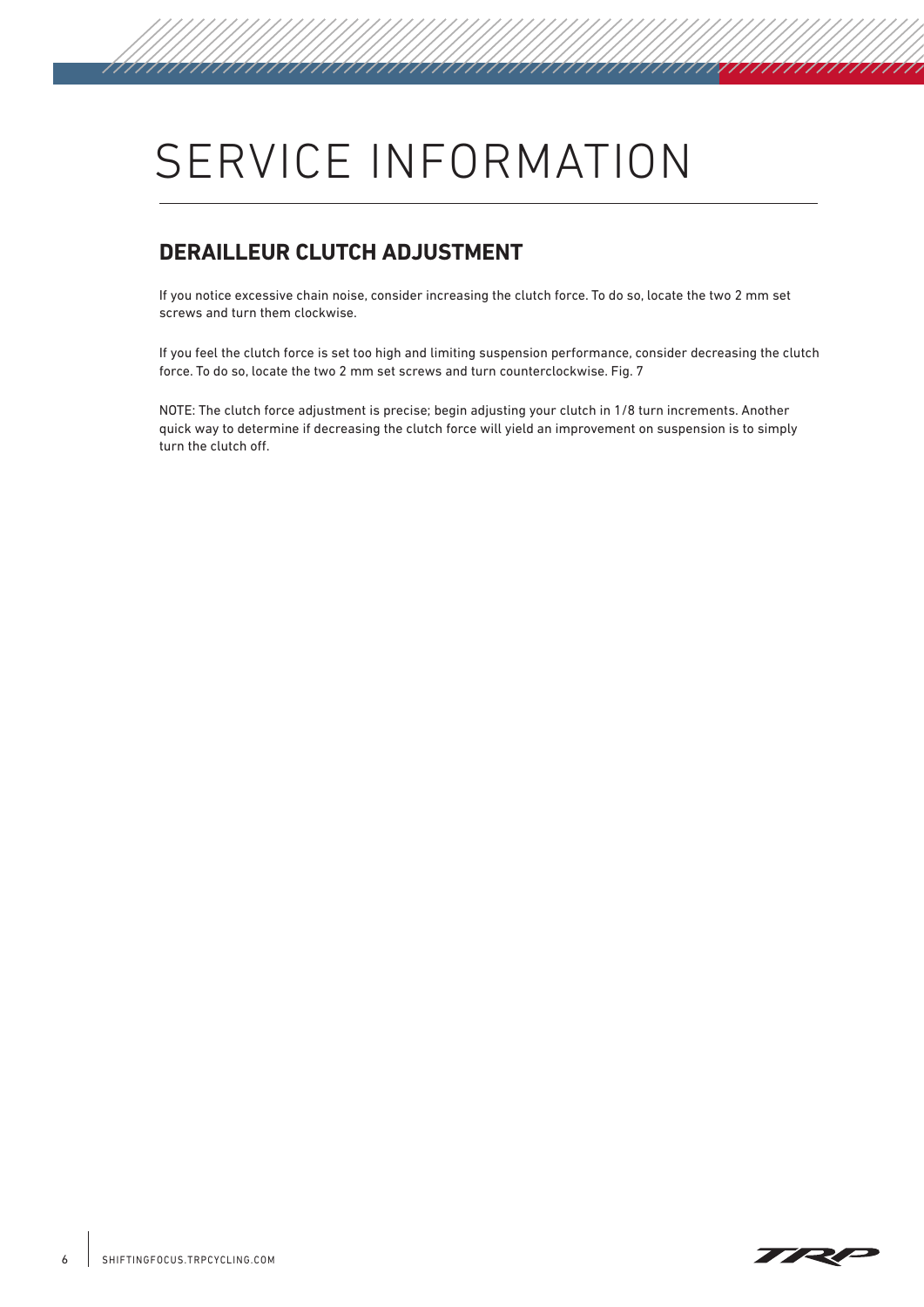### **HALL LOCK INSTALLATION**

Before installing your rear derailleur, ensure the Hall Lock lever is in the off/open/upright position.

Install the rear derailleur using a 5mm allen, tightening to 10-12 Nm.

After adjusting the B gap to 5-6mm, turn the Hall Lock lever in to on/closed/down position.

Do not make any adjustments to B gap with the Hall Lock on.

In the event of rock strike, do not force the derailleur forward as doing so may loosen the mounting bolt. Simply open the hall lock lever to release to derailleur back to its original position.





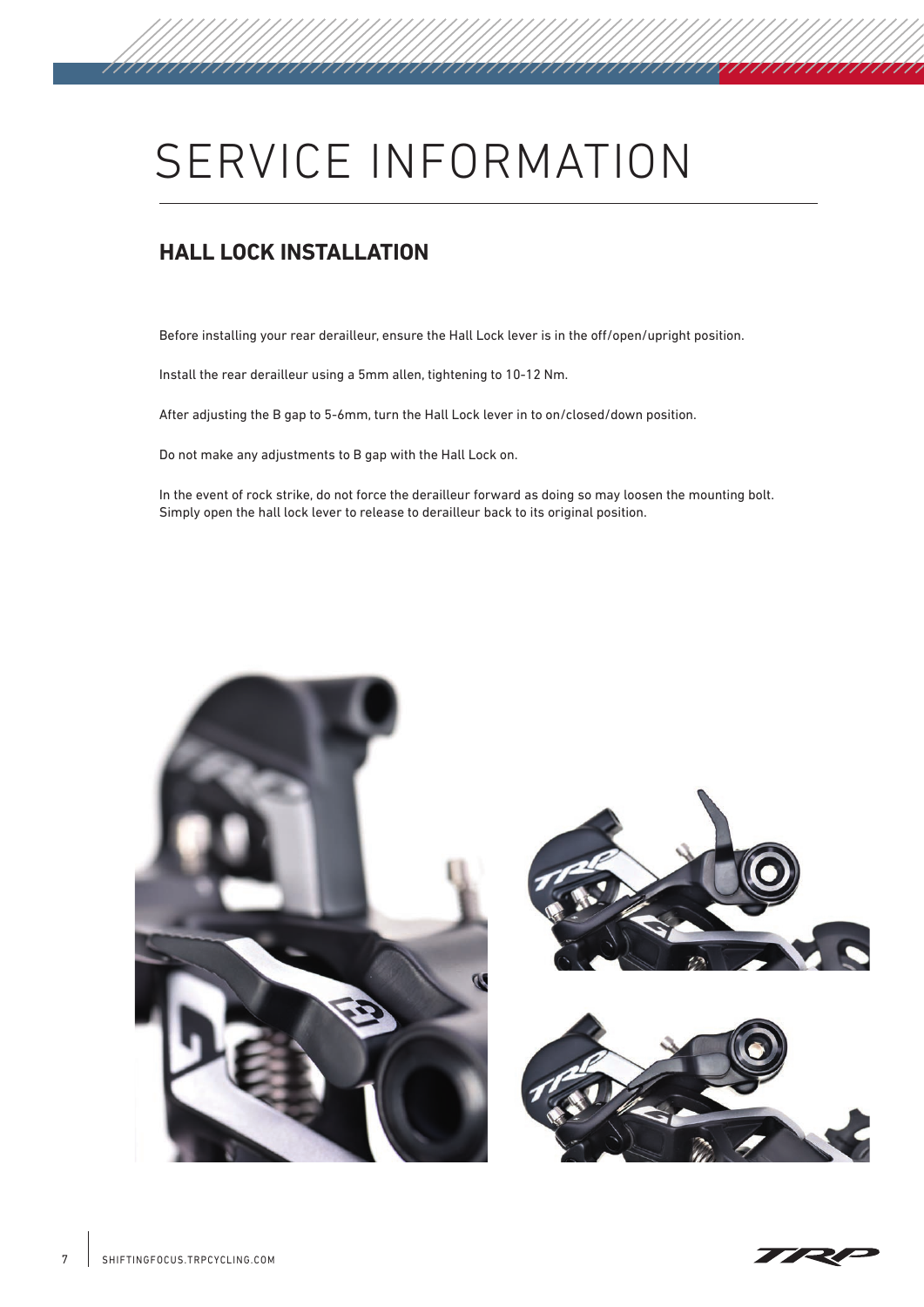## **TR12 COMPATABILITY CHART**

777777777777777777777

### MAX. 50 T CASSETTES

7777777777777

| Cassette                                                                  | <b>Tooth Count</b> | <b>Freehub Driver</b> | Ranking |
|---------------------------------------------------------------------------|--------------------|-----------------------|---------|
| Sram PG-1230 NX Eagle                                                     | $11 - 50$          | НG                    | ***     |
| Sram XG-1275 GX Eagle<br>Sram XG-1295 X01 Eagle<br>Sram XG-1299 XX1 Eagle | $10 - 50$          | XD                    | ***     |
| Shimano XTR CS-M9100<br>Shimano XT CS-M8100<br>Shimano SLX CS-M7100       | $10 - 45$          | MicroSpline           | **      |
| SunRace MZ90<br>SunRace MZX0                                              | $11 - 50$          | HG                    | $\ast$  |
| SunRace MZ91X                                                             | $10 - 50$          | XD                    | *       |
| e*thirteen TRS+                                                           | $9 - 46$           | XD                    | $*$     |
| e*thirteen TRS+                                                           | $9 - 50$           | XD                    | $\ast$  |

| Chain                | Ranking |
|----------------------|---------|
| All Sram 12 Speed    | ***     |
| All Shimano 12 Speed | **      |
| All KMC 12 Speed     | ж       |

\*\*\* Best

\*\* Better

Good